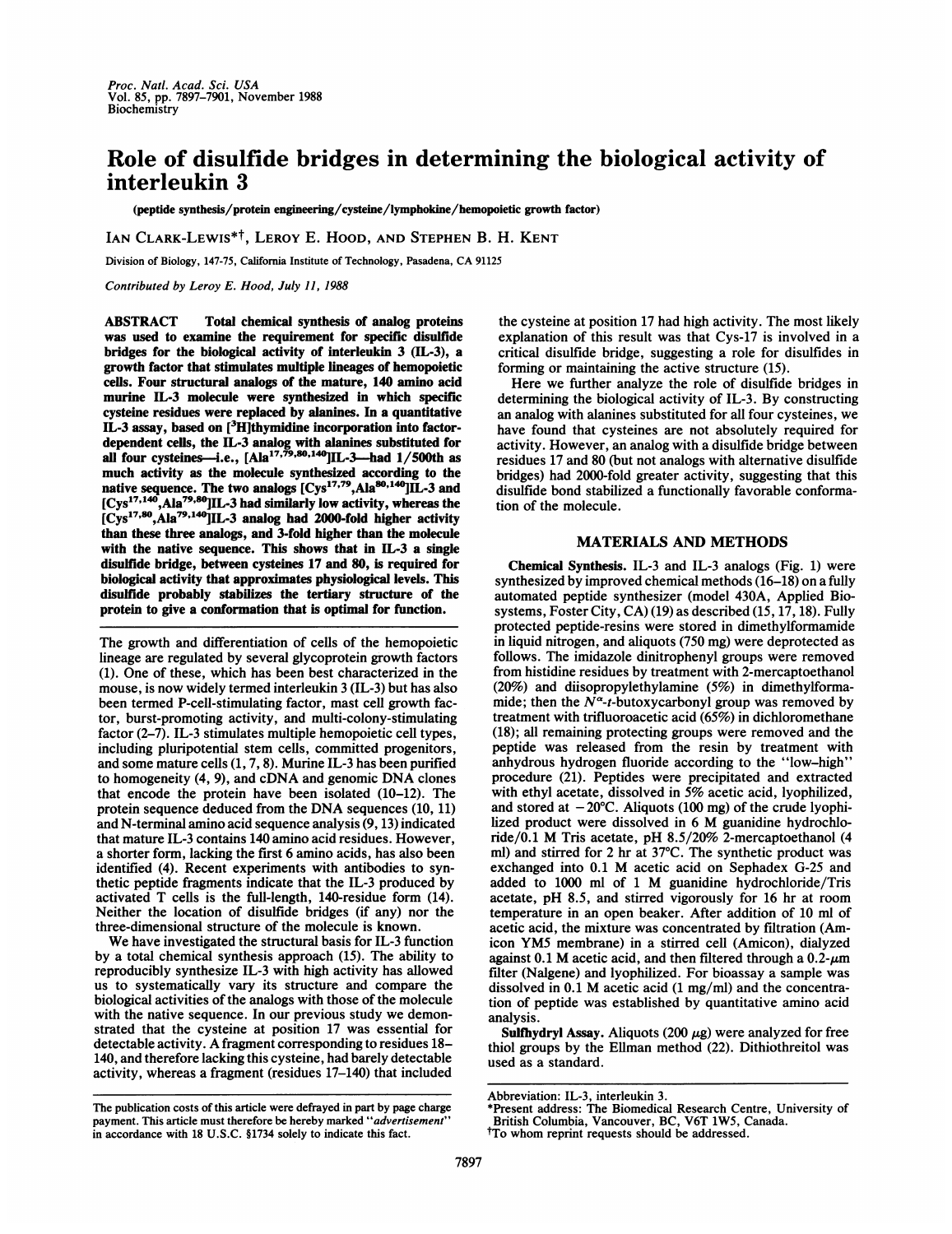|     | 10                                                                                                                                              | 20                                                                                                                                                                                   | 30  | 40  | 50  | 60  |     |
|-----|-------------------------------------------------------------------------------------------------------------------------------------------------|--------------------------------------------------------------------------------------------------------------------------------------------------------------------------------------|-----|-----|-----|-----|-----|
|     | (A) ASISGRDTHRLTRTLNCSSIVKEIIGKL---PEP--ELKT--DDEGPSLRNKSFRRVNLSKFVESQGEVDPEDRYVI                                                               |                                                                                                                                                                                      |     |     |     |     |     |
| (B) |                                                                                                                                                 |                                                                                                                                                                                      |     |     |     |     |     |
| (C) |                                                                                                                                                 |                                                                                                                                                                                      |     |     |     |     |     |
| (D) |                                                                                                                                                 |                                                                                                                                                                                      |     |     |     |     |     |
|     |                                                                                                                                                 |                                                                                                                                                                                      |     |     |     |     |     |
| (F) |                                                                                                                                                 | $\cdot$ PMTQTTSLKTSW-V $\cdot$ C $\cdot$ NMID $\cdot\cdot\cdot$ TH $\cdot$ KQP $\cdot$ L $\cdot$ LLDFNNLNGEDQDI $\cdot$ MENNL $\cdot\cdot$ P $\cdot\cdot$ EA $\cdot$ NRAVKSL--QNASA. |     |     |     |     |     |
|     | 80                                                                                                                                              |                                                                                                                                                                                      | 100 | 110 | 120 | 130 | 140 |
|     | (A) KSNLQKLNCCLPTSANDSALPGVFIR--DLDDFRKKLRFYMVHLNDLETVLTSRPPOPASGSVSPNRGTVEC                                                                    |                                                                                                                                                                                      |     |     |     |     |     |
|     | (B) $\cdots \cdots \cdots \mathbf{A} \mathbf{A} \cdots \cdots \cdots \cdots \cdots \cdots \cdots \cdots \cdots \cdots \cdots \cdots \mathbf{A}$ |                                                                                                                                                                                      |     |     |     |     |     |
| (C) |                                                                                                                                                 |                                                                                                                                                                                      |     |     |     |     |     |
|     |                                                                                                                                                 |                                                                                                                                                                                      |     |     |     |     |     |
|     |                                                                                                                                                 |                                                                                                                                                                                      |     |     |     |     |     |
|     | (F) E.I.KN.LPCLATAAPTRHPIH.KDG.WNERTLKT.ENAOAOO.TLSLAIF                                                                                         |                                                                                                                                                                                      |     |     |     |     |     |

FIG. 1. Sequences of the murine IL-3 analogs synthesized and of human IL-3. The sequence of murine IL-3 (A) was determined by translation of the nucleotide sequences of IL-3 cDNAs and by amino acid sequence analysis of the purified native protein  $(9-11, 13)$ . The analogs synthesized<br>were [Ala<sup>17,79,80,140</sup>]IL-3 (B), [Cys<sup>17,140</sup>,Ala<sup>79,80</sup>]IL-3 (C), [Cys<sup>1</sup> was deduced by translation of a human IL-3 cDNA clone (20). Alignment of A and F was done as described (20). Amino acids are numbered according to the mouse IL-3 sequence without counting spaces necessary for alignment with the human sequence. Standard one-letter amino acid symbols are shown.

Tryptic Peptide Mapping. Tryptic digests were prepared and chromatographed by reverse-phase high-performance liquid chromatography (HPLC) on a C<sub>18</sub> column (Altex) as described (15). Amino acid analysis was carried out on samples hydrolyzed in 6 M HCl vapor at 110°C for 6 hr and derivatized with dimethylaminoazobenzenesulfonyl chloride and analyzed as described (23). Peptide sequencing was carried out on a gas-phase sequenator (24) and the phenylthiohydantoins of the amino acids were analyzed by reversephase HPLC (25).

 $NaDodSO<sub>4</sub>/PAGE. NaDodSO<sub>4</sub>/PAGE was carried out in$ 12.5–20% acrylamide gels with the Laemmli buffer system (26). Standards (Bio-Rad) were phoshorylase b (94 kDa), bovine serum albumin (67 kDa), ovalbumin (43 kDa), carbonic anhydrase (30 kDa), soybean trypsin inhibitor (21 kDa), and  $\alpha$ -lactalbumin (14 kDa).

Reverse-Phase HPLC. All the analogs were partially purified by reverse-phase HPLC on a Vydac  $C_4$  column (4.6  $\times$ 250 mm) by elution with a 0–60% acetonitrile gradient in 0.1% trifluoroacetic acid at  $1 \text{ ml/min}$ . Fractions (0.5 ml) were tested for IL-3 activity, and for purity by isoelectric focusing. In each case, fractions containing the highest activity gave a predominant band with an approximate pI of 8.5.

IL-3 Assays. IL-3 assays were performed by measuring the [<sup>3</sup>H]thymidine incorporation of the IL-3-dependent mast cell line  $W/W.12$  as described (9).

## **RESULTS AND DISCUSSION**

Design of Analogs. Our strategy for establishing the role of disulfide bridges in determining the biological activity of IL-3 was to chemically synthesize defined structural analogs of the protein in which nonsulfhydryl-containing amino acids were substituted for cysteines and to correlate the structural changes with effects on biological activity. Two naturally occurring amino acids, serine and alanine, might be considered suitable replacements for cysteine. We chose alanine as the replacement amino acid because this represents a minimum structural change with deletion of only the sulfhydryl functionality. IL-3 contains four cysteines, at positions 17, 79, 80, and 140 (Fig. 1). We designed analogs in which alanines were substituted for one pair of cysteine residues, thus generating molecules with only two cysteine residues. With these analogs only two possible monomeric forms can exist: a polypeptide with a single disulfide bridge or a form

with no disulfide bridges. An analog with alanines substituted for all four naturally occurring cysteines was used as a basis for comparison of the effects of forming the various combinations of single disulfides.

Synthesis and Characterization. The analogs were synthesized as complete 140-residue polypeptide chains by stepwise solid-phase peptide synthesis methods (27). Some analogs, for example  $[Cys^{17,140}, Ala^{79,80}]IL-3$ , were made by a divergent synthesis protocol in which about two-thirds of the peptide-resin was taken after the addition of residue 81 and stored for future assembly of analogs that share the Cterminal 60 amino acid residues. Storage in dimethylformamide in liquid nitrogen or at  $-80^{\circ}$ C was found to prevent the artifactual termination of chain growth that we observed when dried peptide-resins were stored at 4°C.

The synthesizer was programmed to automatically take samples after each cycle of the chain assembly, up to the addition of residue 81 (59 cycles), for analysis of unreacted  $\alpha$ -amino groups by the quantitative ninhydrin procedure (28). For both the  $[Cys^{140}]1L-3-(81-140)$  and  $[Ala^{140}]1L-3-(81-140)$ analogs the results showed reproducible average stepwise yields of 99.5% per residue. Samples were not taken for cycles after residue 81 because the progressive reduction in the concentration of growing peptide chains (mmol/g of peptide-resin), and the rise in background, made the results less reliable. When each 140-residue protected-peptide chain had been assembled, samples were deprotected and cleaved from the solid support by using the improved "low-high" hydrogen fluoride strategy (21) and further characterized. All the analog syntheses were performed at least twice with similar results.

The synthetic polypeptides were each run on NaDod- $SO<sub>4</sub>/PAGE$  under nonreducing and reducing conditions. As shown in Fig. 2 the reduced synthetic products each had an apparent molecular mass of 16 kDa, which was consistent with the theoretical molecular weights of between 15,636 and 15,734. Under nonreducing conditions none of the unpurified, folded peptide products contained high molecular weight material, showing that polymerization had not occurred during the synthesis or folding process. After the disulfide bridges were formed by mild oxidation, each synthetic IL-3 analog was analyzed for free sulfhydryl content by using the Ellman reagent (22). None of the folded, oxidized analogs had detectable  $(<0.05$  mol/mol of protein) free sulfhydryl groups, although after reduction and removal of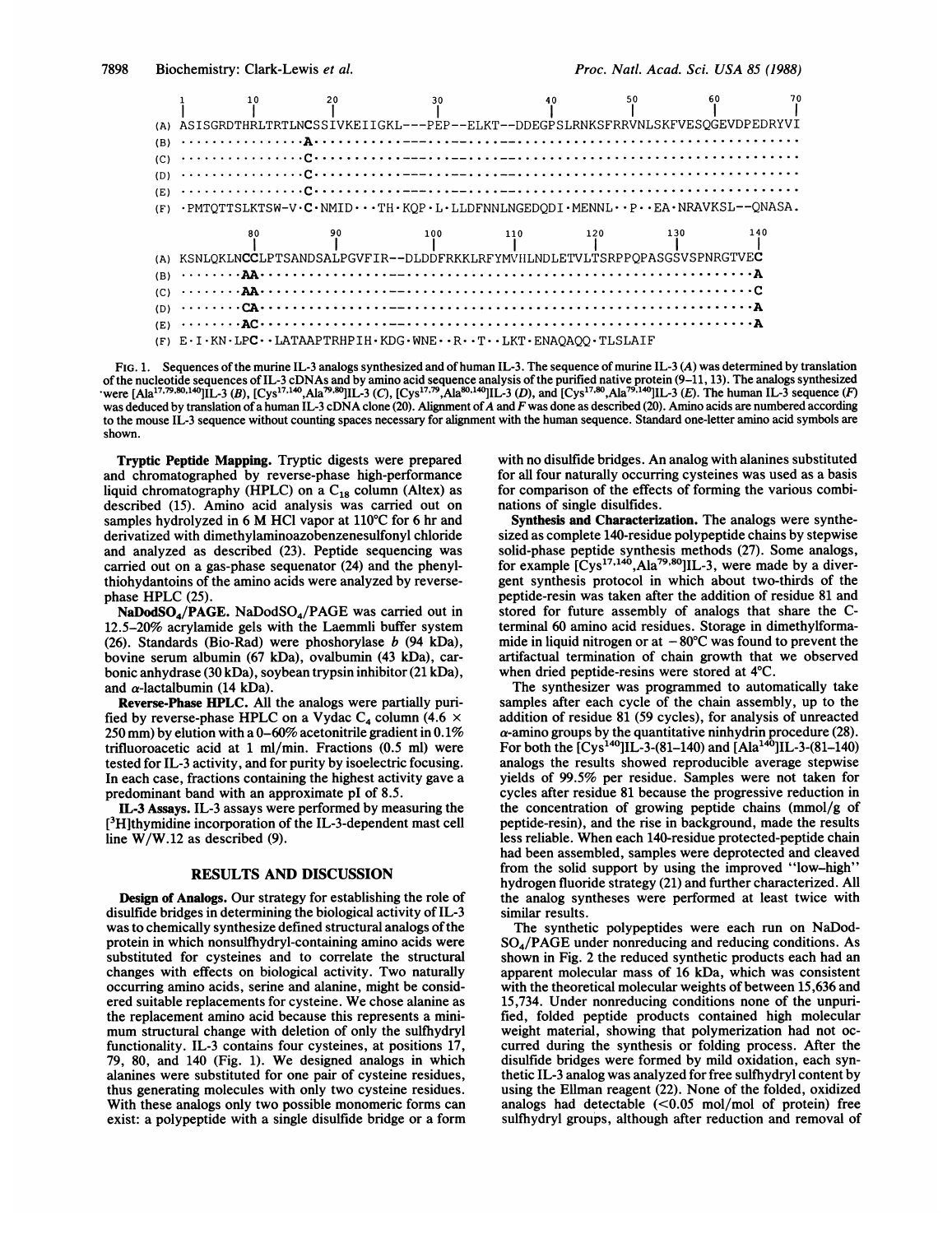Biochemistry: Clark-Lewis et al.



FIG. 2. NaDodSO4/PAGE analysis of IL-3 analogs. Lanes: A, molecular size standards; B,  $[Ala^{17,79,80,140}$ IL-3; C,  $[Cys^{17,140},]$ Ala<sup>79,80</sup>JIL-3; D, [Cys<sup>17,79</sup>,Ala<sup>80,140</sup>]IL-3; E, [Cys<sup>17,80</sup>,Ala<sup>79,140</sup>]IL-3;<br>F, [Cys<sup>17,79,80,140</sup>]IL-3. Standards and electrophoresis conditions are detailed in Materials and Methods.

the free reducing agent, the IL-3 analogs containing cysteines had readily detectable sulfhydryl groups in the expected amounts. The  $[A]a^{1779,80,140}$ IL-3 analog did not give a positive reaction with the Ellman reagent under these conditions. These results, combined with the  $NaDodSO<sub>4</sub>/PAGE$ data showing lack of intermolecular crosslinking, demonstrated that the appropriate intramolecular disulfide bridges were quantitatively formed.

The primary structures of the IL-3 analogs were compared by analyzing their tryptic peptide maps (Fig. 3). The reduced tryptic peptide HPLC profiles were similar, as would be expected for polypeptides with closely related primary structures. Previous peptide mapping of synthetic IL-3 (15) allowed the identification of tryptic fragments containing residues 17, 79, 80, and 140. For each analog, the tryptic peptides containing either residue 17 or 140 were collected and subjected to amino acid analysis to confirm the cysteine/alanine content. In the case of tryptic peptides covering residues 77- 96 (peaks 3 in Fig. 3) and thus containing residues 79 and 80, amino acid sequence analysis was carried out. The results confirmed that the synthetic analogs had alanines located in the expected peptide fragments or, in the case of peptide 77- 96, in the expected positions. Taken together these results confirmed that the synthetic products had the expected physiochemical and structural properties.

Activity of Synthetic Analogs. Before analysis for biological activity, each IL-3 analog was purified by reverse-phase HPLC. The purified analogs were analyzed for their ability to stimulate [3H]thymidine incorporation in an IL-3-dependent cell line. As shown in Fig. 4 the  $[Cys^{17,80},Ala^{79,140}]IL-3$ analog had the greatest activity in the IL-3 assay. A 50% maximal response occurred at a concentration ( $EC_{50}$ ) of 4.3  $\times$  10<sup>-11</sup> M. Thus, this analog was about 2000 times more active than the [Ala<sup>17,79,80,140</sup>]IL-3 analog (EC<sub>50</sub> = 7.9  $\times$  $10^{-8}$  M). Moreover, the two analogs with alanines substituted at alternative positions—i.e.,  $[Cys^{17,79}, Ala^{80,140}][L-3]$ and [Cys<sup>17,140</sup>,Ala<sup>79,80</sup>]IL-3—had activities (EC<sub>50</sub>9.8  $\times$  10<sup>-8</sup> M and  $6.3 \times 10^{-8}$  M, respectively) that were similar to that of the analog with all four cysteines converted to alanines i.e.,  $[A]a^{17,79,80,140}]$ IL-3. In the same assay, purified, *Esch*erichia coli-derived recombinant IL-3 (a gift of Biogen Research, Cambridge, MA) was about 3-fold more active  $(EC_{50} = 1.4 \times 10^{-11} \text{ M})$  than  $[Cys^{17,80}, Ala^{79,140}]IL-3$ . The difference could be due to residual impurities in the HPLCpurified synthetic product, since isoelectric focusing exper-



FIG. 3. Tryptic peptide maps of the IL-3 analogs. Tryptic digests of the folded unpurified IL-3 analogs were reduced with 0.1 M dithiothreitol and subjected to reverse-phase HPLC. (*A*)<br>[Ala<sup>17,79,80,140</sup>]IL-3. (*B*) [Cys<sup>17,140</sup>,Ala<sup>79,80</sup>]IL-3. (*C*) [Cys<sup>17,79</sup>,-Ala<sup>80,140</sup>]IL-3. (D) [Cys<sup>17,80</sup>,Ala<sup>79,140</sup>]IL-3. Peaks containing cysteines or alanine replacements, labeled 1, 2, and 3, were identified by comparison with peptide maps of synthetic IL-3 (15) and the compositions determined by amino acid analysis (peaks <sup>1</sup> and 2) and peptide sequence analysis (peaks 3). Peaks are as follows: la,<br>[Ala<sup>140</sup>]IL-3-(136–140); 1b, [Cys<sup>140</sup>]IL-3-(136–140); 2a, [Ala<sup>17</sup>]IL-3- $(14-22)$ ; 2b,  $[Cys<sup>17</sup>]IL-3-(14-22)$ ; 3a,  $[Ala<sup>79,80</sup>]IL-3-(77-96)$ ; 3b, [Cys<sup>79</sup>,Ala<sup>80</sup>]IL-3-(77–96); and 3c, [Ala<sup>79</sup>,Cys<sup>80</sup>]IL-3-(77–96).

iments indicated that, in addition to the major band that was apparent, minor silver-staining bands were also present.

Activity of the IL-3 analog without cysteines was somewhat surprising in view of our previous experiments showing that a fragment that lacked Cys-17 did not have activity (15). It is possible that this IL-3-(18-140) fragment, which contains three cysteines, forms disulfide bridges between cysteines 79 and 140 or 80 and 140 and that this prevents the active tertiary structure from being generated. Nevertheless, the more than 2000-fold greater activity of the  $[Cys^{17,80}, Ala^{79,140}]IL-3$  analog supports our contention (15) that a disulfide involving Cys-17 is required for full biological activity. The data further suggest that Cys-17 and Cys-80 are paired in a disulfide bridge in native murine IL-3.

The analog with the "correct" cysteines paired (17 and 80) was actually 3-fold more active than the synthetic molecule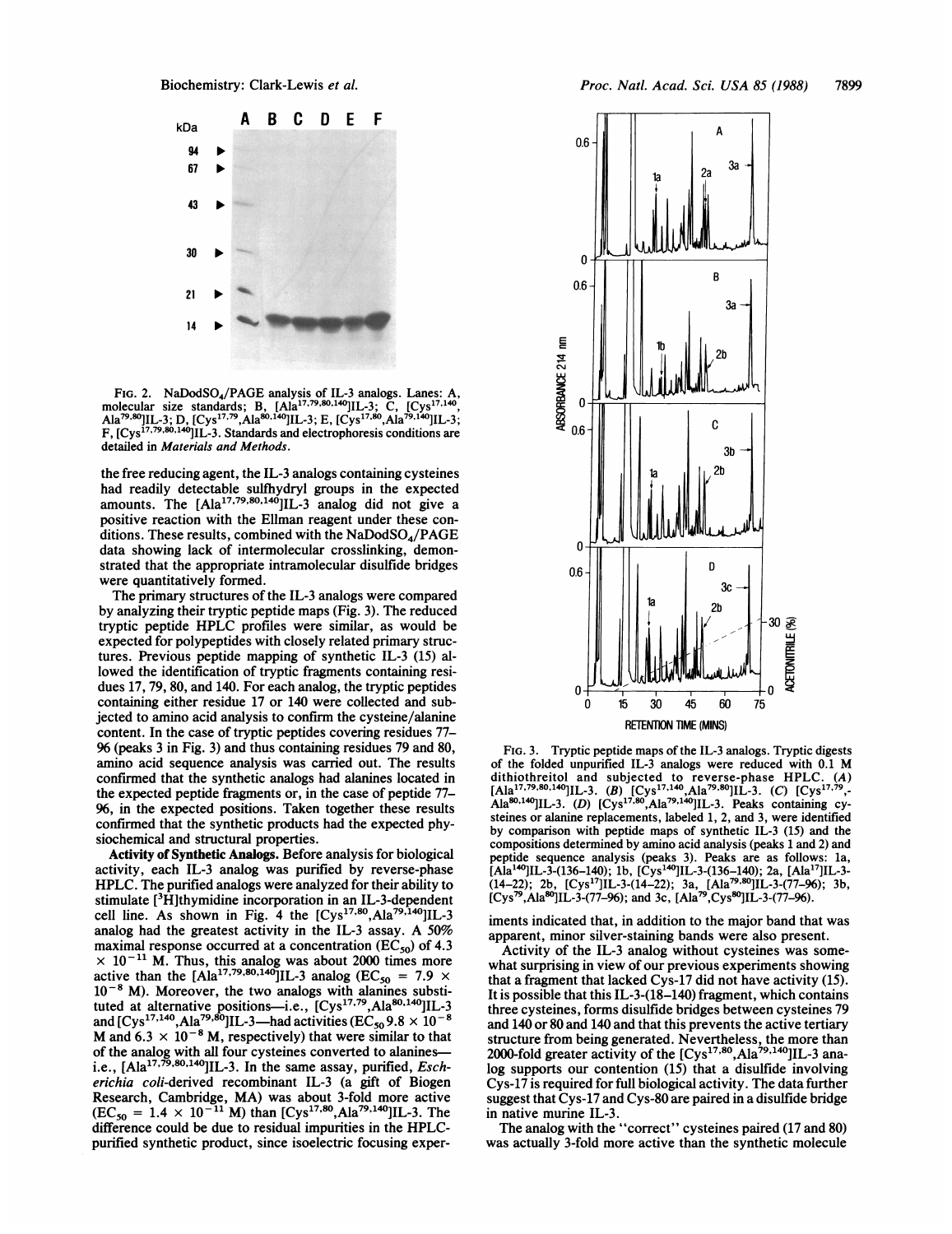

FIG. 4. Biological activity of HPLC-purified synthetic IL-3 analogs. Shown are titrations of  $[Cy^{17,79},Ala^{80,140}]$ IL-3 ( $\blacksquare$ ),  $[Cy^{17,140},Ala^{79,80}]$ -IL-3 (O),  $[Cys^{17,80},Ala^{79,140}]$ IL-3 ( $\bullet$ ),  $[Ala^{17,79,80,140}]$ IL-3 ( $\bullet$ ), and  $[Cys^{17,79,80,140}]$ IL-3 ( $\triangle$ ). Protein concentrations were established by measuring the absorbance at 214 nm  $(1 \text{ mg/ml} = 15 \text{ absorbance units}).$ 

corresponding to the natural sequence (EC<sub>50</sub> 4.3  $\times$  10<sup>-11</sup> M and  $1.5 \times 10^{-10}$  M, respectively). This probably reflects the fact that the IL-3 molecule contains four cysteines and it would be expected that some "incorrectly" folded molecules, stabilized by mispaired disulfides, would form during the folding/cysteine-oxidation process. These incorrectly folded products were probably not completely resolved during the HPLC purification and from the data presented (Fig. 4) would be predicted to have substantially lower activity.

In our earlier study (15) we showed that the disulfidebridged form of the synthetic fragment IL-3-(1-79) had low but detectable activity (EC<sub>50</sub> =  $3 \times 10^{-5}$  M). In view of the high activity of the full-length analog in which Cys-17 is paired with Cys-80, it seemed possible that a fragment containing Cys-17 and Cys-80 might have greater activity. However, this was not the case, in that both IL-3-(1-79) and [Ala<sup>79</sup>]IL-3-(1-80) had similar EC<sub>50</sub> values of about 3.3  $\times$  $10^{-5}$  M. The fact that Cys-79 is replaced by a proline in the human sequence suggested that proline may be a more optimal replacement in the human fragment. This was indeed found to be the case, as  $[Pro'']IL-3-(1-80)$  had a significantly lower  $EC_{50}$  (7.6  $\times$  10<sup>-6</sup> M) than [Ala<sup>79</sup>]IL-3-(1–80).

Conclusions. The results described here represent strong evidence that Cys-17 and Cys-80 in murine IL-3 form a disulfide bridge and are crucial for the biological activity of this lymphokine, whereas Cys-79 and Cys-140 are not required for activity. However, the results do not rule out the possible existence of a second disulfide, between the cysteines at positions 79 and 140, in native mouse IL-3. Interestingly, there are only two cysteine residues present in the human IL-3 molecule, and these coincided with cysteines 17 and 80 in the mouse IL-3 molecule when the two sequences were computer-aligned (20). This suggests that during evolution there was no selective pressure to retain the cysteines at positions 79 and 140. That a disulfide bridge between Cys-17 and Cys-79 does not yield a fully active murine molecule and that Cys-79 is replaced by a proline in the human molecule suggest the spatial orientation of the 17-80 disulfide is critical for correct folding. Our findings support the contention that, despite the relatively weak homology (29% amino acid identity), the gene for human IL-3 molecule isolated by Yang et al. (20) is indeed a homolog of the murine molecule, not only at the level of primary sequence but also at the level of the three-dimensional structure as determined by the disulfide bridge between residues 17 and 80.

We thank J. Ringham for performing some of the IL-3 assays and M. Martin and C. Elkins for help in preparation of the manuscript.

This work was supported by research grants from the National Institutes of Health, the National Science Foundation, the Monsanto Company, and Upjohn Pharmaceuticals. I.C.-L. was supported by a C. J. Martin traveling fellowship from the National Health and Medical Research Council, Canberra, Australia.

- Schrader, J. W. (1983) Crit. Rev. Immunol. 4, 197-277.
- 2. Clark-Lewis, I. & Schrader, J. W. (1981) J. Immunol. 127, 1941-1947.
- 3. Cutler, R. L., Metcalf, D., Nicola, N. A. & Johnson, G. R. (1985) J. Biol. Chem. 260, 7488-7494.
- 4. Ihle, J. N., Keller, J., Oroszlan, S., Henderson, L. E., Copeland, T. D., Fitch, F., Prystowsky, M. D., Goldwasser, E., Schrader, J. W., Palaszynski, E., Dy, M. & Lebel, B. (1983) J. Immunol. 131, 282-287.
- 5. Iscove, N. N., Roitsch, C. A., Williams, N. & Guilbert, L. J. (1982) J. Cell Physiol. 1 (Suppl.), 65-78.
- 6. Yung, Y. P., Eger, R., Tertian, G. & Moore, M. A. S. (1981) J. Immunol. 127, 794-799.
- Schrader, J. W. (1986) Annu. Rev. Immunol. 4, 205-230.
- 8. Rennick, D. M., Lee, F. D., Yokota, T., Arai, K., Cantor, G. J.
- & Nabel, J. (1985) J. Immunol. 134, 910-914. Clark-Lewis, I., Kent, S. B. H. & Schrader, J. W. (1984) J. Biol. Chem. 259, 7488-7494.
- 10. Fung, M. C., Hapel, A. J., Ymer, S., Cohen, D. R., Johnson, R., Campbell, H. D. & Young, I. G. (1984) Nature (London) 307, 233-237.
- 11. Yokota, T., Lee, F., Rennick, D., Hall, C., Arai, N., Mosmann, T., Nabel, G., Cantor, H. & Arai, K. (1984) Proc. Natl. Acad. Sci. USA 81, 1070-1074.
- 12. Miyatake, S., Yokota, T., Lee, F. & Arai, K. (1985) Proc. Natl. Acad. Sci. USA 82, 316-320.
- 13. Conlon, P. J., Luk, K. H., Park, L. S., March, C. J., Hopp, T. P. & Urdal, D. L. (1985) J. Immunol. 135, 328-332.
- 14. Ziltener, H. J., Clark-Lewis, I., Fazekas de St Groth., Hood, L. E., Kent, S. B. H. & Schrader, J. W. (1987) J. Immunol. 138, 1105-1108.
- 15. Clark-Lewis, I., Aebersold, R., Ziltener, H., Schrader, J. W., Hood, L. E. & Kent, S. B. H. (1986) Science 231, 134-139.
- 16. Kent, S. B. H. (1985) in Proceedings of the Ninth American Peptide Symposium, eds. Kopple, K. & Deber, C. (Pierce Chemical, Rockford, IL), pp. 407-414.
- 17. Kent, S. B. H. & Clark-Lewis, I. (1985) in Synthetic Peptides in Biology and Medicine, eds. Alitalo, K., Partanen, P. & Vaheri, A. (Elsevier, Amsterdam), pp. 29-58.
- 18. Clark-Lewis, I. & Kent, S. B. H. (1988) in Receptor Biochemistry and Methodology: The Use of HPLC in Protein Purification and Characterization, ed. Kerlavage, A. R. (Liss, New York), in press.
- 19. Kent, S. B. H., Hood, L. E., Beilan, H., Meister, S. & Geiser, T. (1984) in Peptides 1984, ed. Ragnarsson, U. (Almquist & Wiksell, Stockholm), pp. 185-188.
- 20. Yang, Y. C., Ciarletta, A. B., Temple, P. A., Chung, M. P., Kovacic, S., Witek-Giannotti, J. S., Leary, A. C., Kriz, R.,